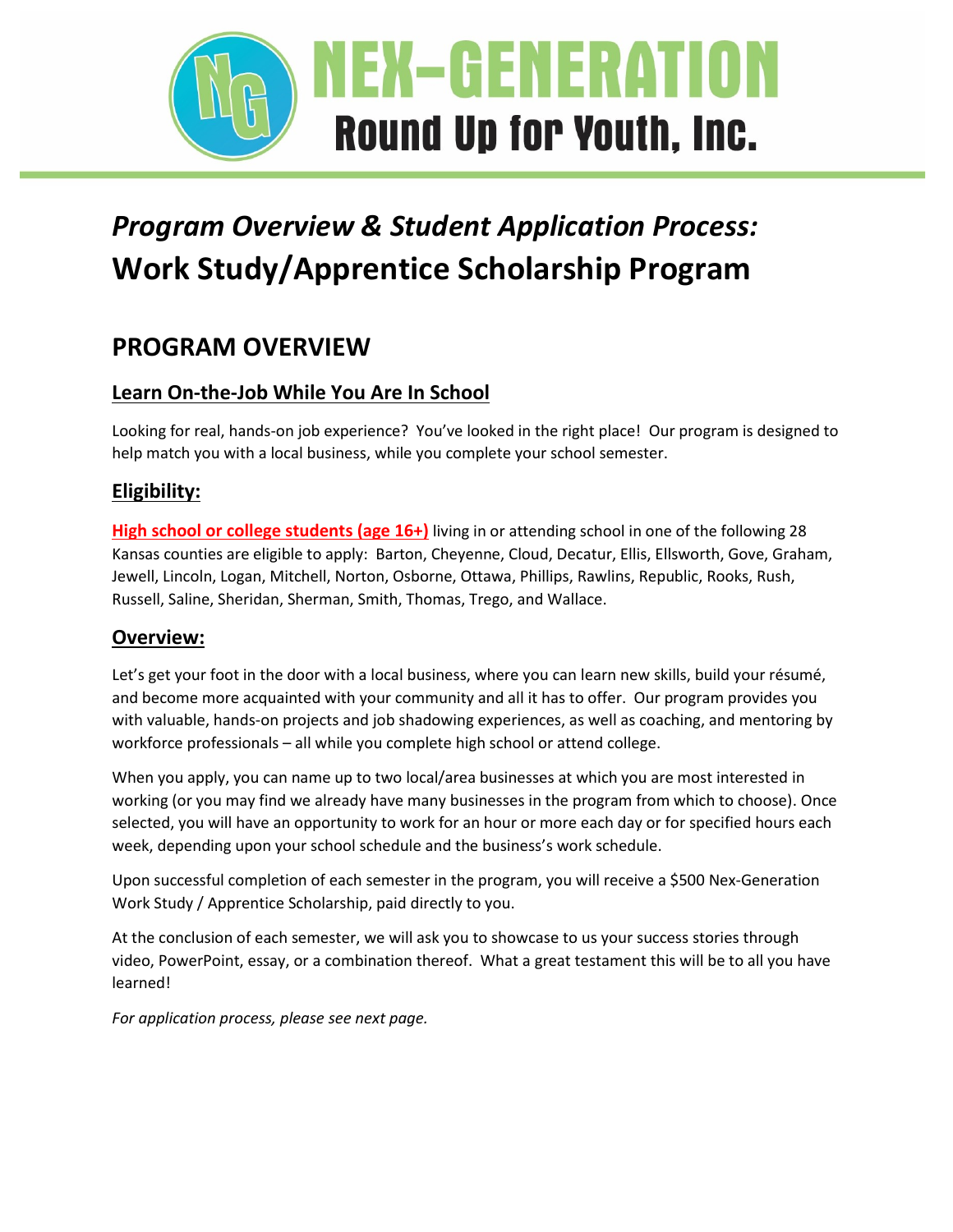#### **How to Apply:**

- Step 1: Consider up to two businesses in your community at which you would like to work and include them on the application.
- Step 2: Complete the Work Study/Apprentice Scholarship Application included with this overview. (The application is also available online at [www.nex-generation.org.](http://www.nex-generation.org/))
- Step 3: Obtain signed permission from your high school principal or counselor (required for high school positions only).
- Step 4: Attach letters of support from each business at which you are interested in working. Each letter of support should indicate that the business would be in favor of hosting you at its location and be signed by the business owner or an authorized representative.
- Step 5: Include a brief essay of approximately 250 words describing what you would like to learn through the Work Study/Apprentice Scholarship Program and how it may contribute to your future career.
- Step 6: Attach a current résumé.
- Step 7: Mail or email the completed application and supporting documents to:

**Mail:**

Nex-Generation Round Up for Youth Attn: Ms. Jacque Beckman P.O. Box 158 Lenora, KS 67645

**Email:** [jbeckman@nex-tech.com](mailto:jbeckman@nex-tech.com)

#### **How Students Are Selected:**

Nex-Generation selects 20 or more students per semester, on a first-come/first-serve basis, based on availability of funds. Students may participate in multiple semesters.

#### **Program Coordinator:**

Nex-Generation Round Up for Youth, Inc. Jacque Beckman, Executive Director 785-567-3222 (work cell) 877-567-7872, Ext. 5102 (office) [jbeckman@nex-tech.com](mailto:jbeckman@nex-tech.com)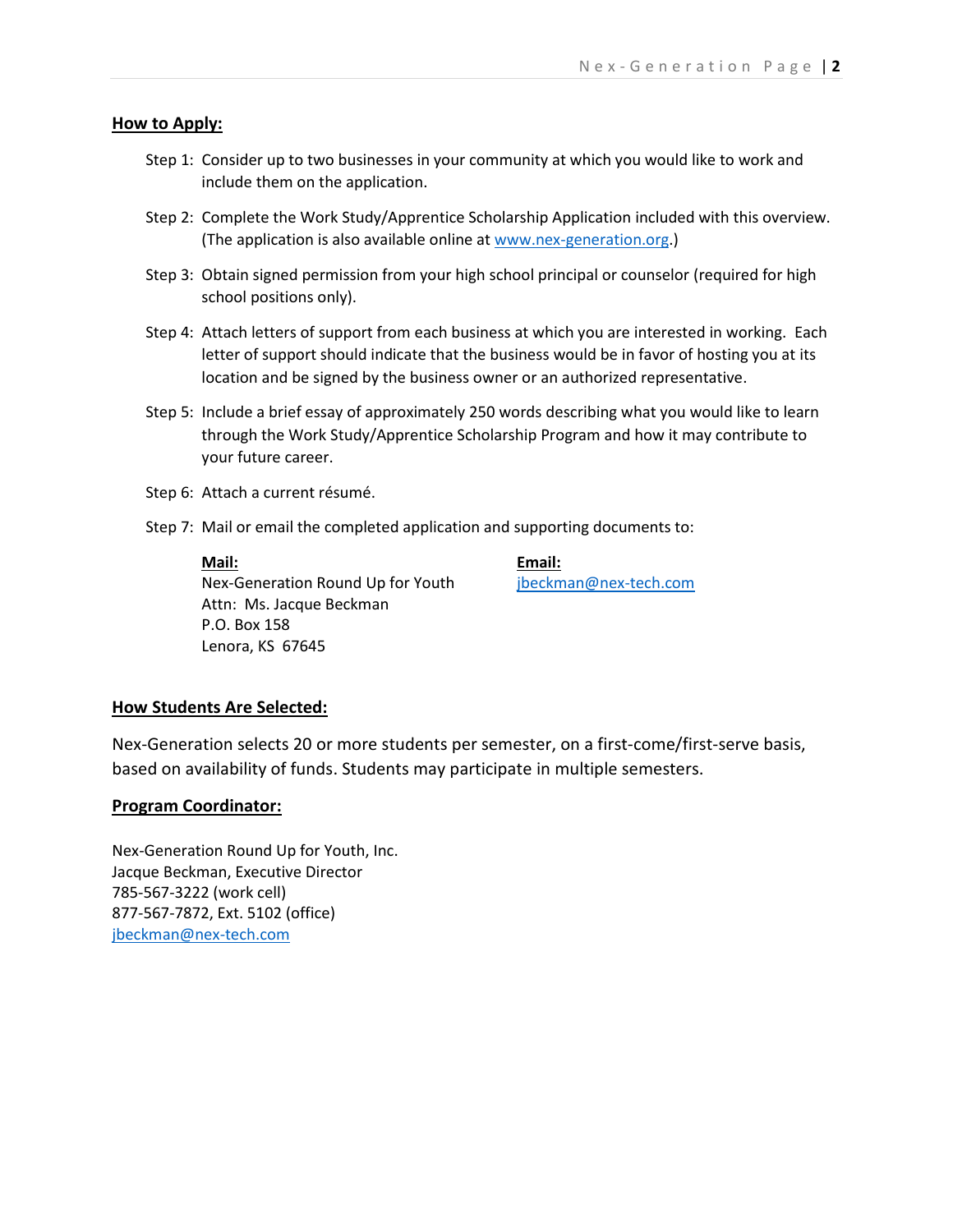# **STUDENT APPLICATION FORM**

# Nex‐Generation Work Study/ Apprentice Scholarship Program

### Please see the PROGRAM OVERVIEW for complete, application instructions.

### Student Information:

| <b>Mailing Address</b>                                                                                                                                                                                                                                                                                 | City ST | Zip | County |
|--------------------------------------------------------------------------------------------------------------------------------------------------------------------------------------------------------------------------------------------------------------------------------------------------------|---------|-----|--------|
|                                                                                                                                                                                                                                                                                                        |         |     |        |
|                                                                                                                                                                                                                                                                                                        |         |     |        |
|                                                                                                                                                                                                                                                                                                        |         |     |        |
|                                                                                                                                                                                                                                                                                                        |         |     |        |
| Current Year in School:                                                                                                                                                                                                                                                                                |         |     |        |
| High School: Fr. So. Jr. Sr. Birth Date: Natural Assembol: New York, New York, Netherland, 2014                                                                                                                                                                                                        |         |     |        |
| College: Fr. So. Jr. Sr. Masters Doctorate Technical                                                                                                                                                                                                                                                   |         |     |        |
|                                                                                                                                                                                                                                                                                                        |         |     |        |
| Work Study Information:                                                                                                                                                                                                                                                                                |         |     |        |
| Semester(s) to which I am applying:                                                                                                                                                                                                                                                                    |         |     |        |
|                                                                                                                                                                                                                                                                                                        |         |     |        |
| Please name up to two, local, businesses to which you would like to apply. Please request and enclose a letter of<br>support signed by the business owner or an authorized representative, indicating they would be in favor of<br>hosting you at their location if you are accepted into the program. |         |     |        |
|                                                                                                                                                                                                                                                                                                        |         |     |        |
|                                                                                                                                                                                                                                                                                                        |         |     |        |